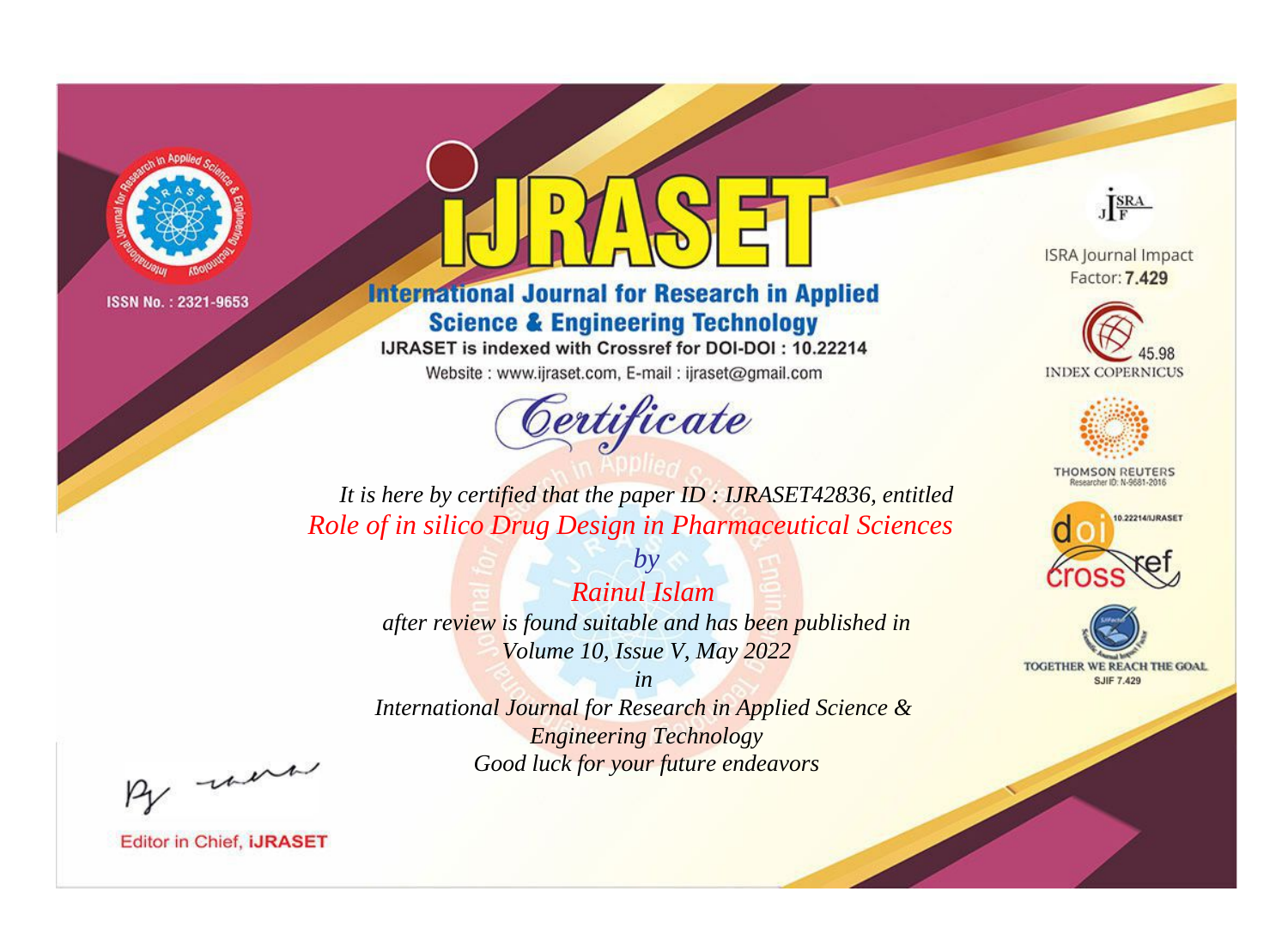

# **International Journal for Research in Applied Science & Engineering Technology**

IJRASET is indexed with Crossref for DOI-DOI: 10.22214

Website: www.ijraset.com, E-mail: ijraset@gmail.com



JERA

**ISRA Journal Impact** Factor: 7.429





**THOMSON REUTERS** 



TOGETHER WE REACH THE GOAL **SJIF 7.429** 

*It is here by certified that the paper ID : IJRASET42836, entitled Role of in silico Drug Design in Pharmaceutical Sciences*

> *by Sumit Maji after review is found suitable and has been published in Volume 10, Issue V, May 2022*

> > *in*

*International Journal for Research in Applied Science & Engineering Technology Good luck for your future endeavors*

By morn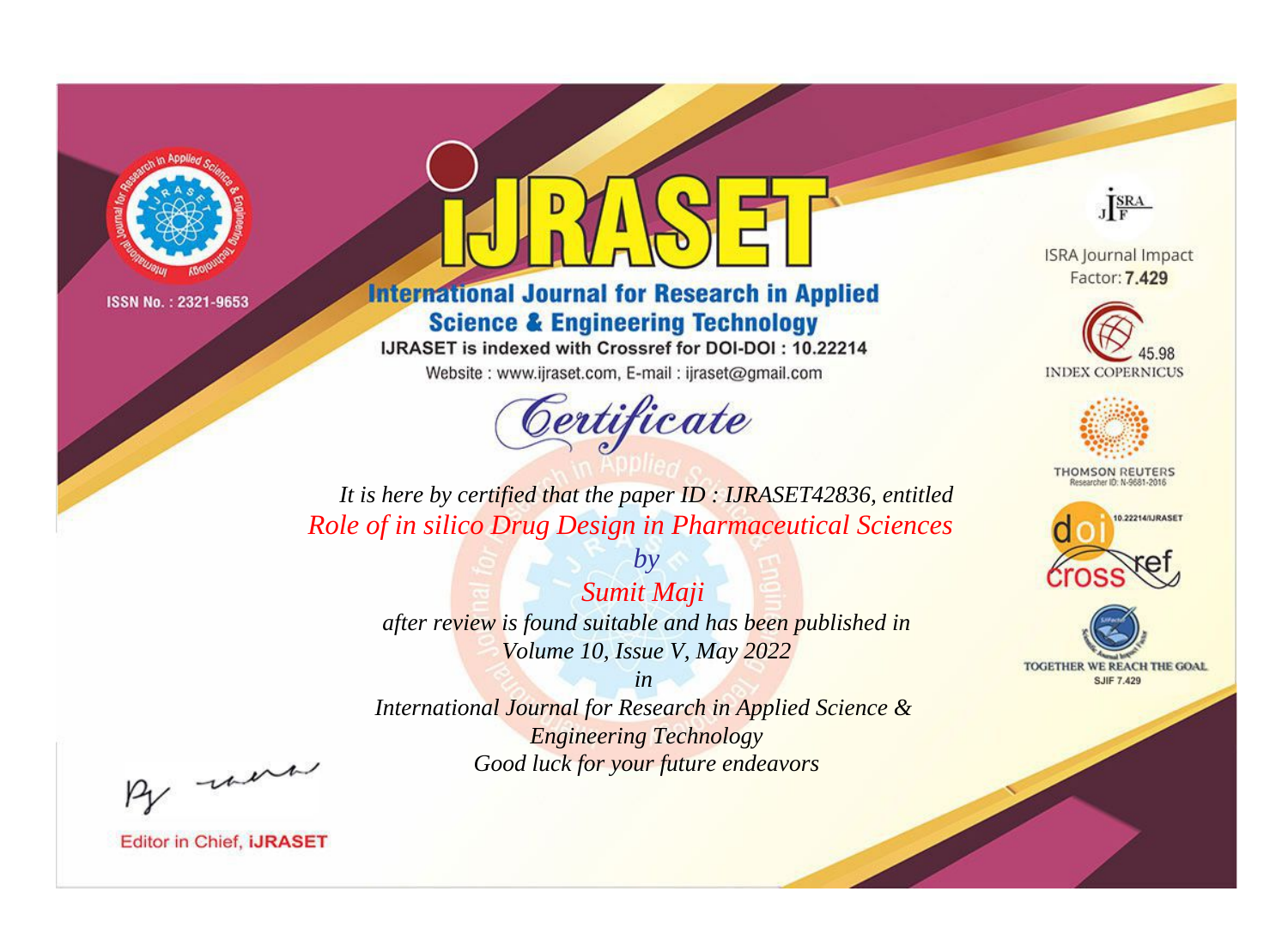

# **International Journal for Research in Applied Science & Engineering Technology**

IJRASET is indexed with Crossref for DOI-DOI: 10.22214

Website: www.ijraset.com, E-mail: ijraset@gmail.com



JERA

**ISRA Journal Impact** Factor: 7.429





**THOMSON REUTERS** 



TOGETHER WE REACH THE GOAL **SJIF 7.429** 

*It is here by certified that the paper ID : IJRASET42836, entitled Role of in silico Drug Design in Pharmaceutical Sciences*

> *Souparna Kabiraj after review is found suitable and has been published in Volume 10, Issue V, May 2022*

*by*

*in* 

*International Journal for Research in Applied Science & Engineering Technology Good luck for your future endeavors*

By morn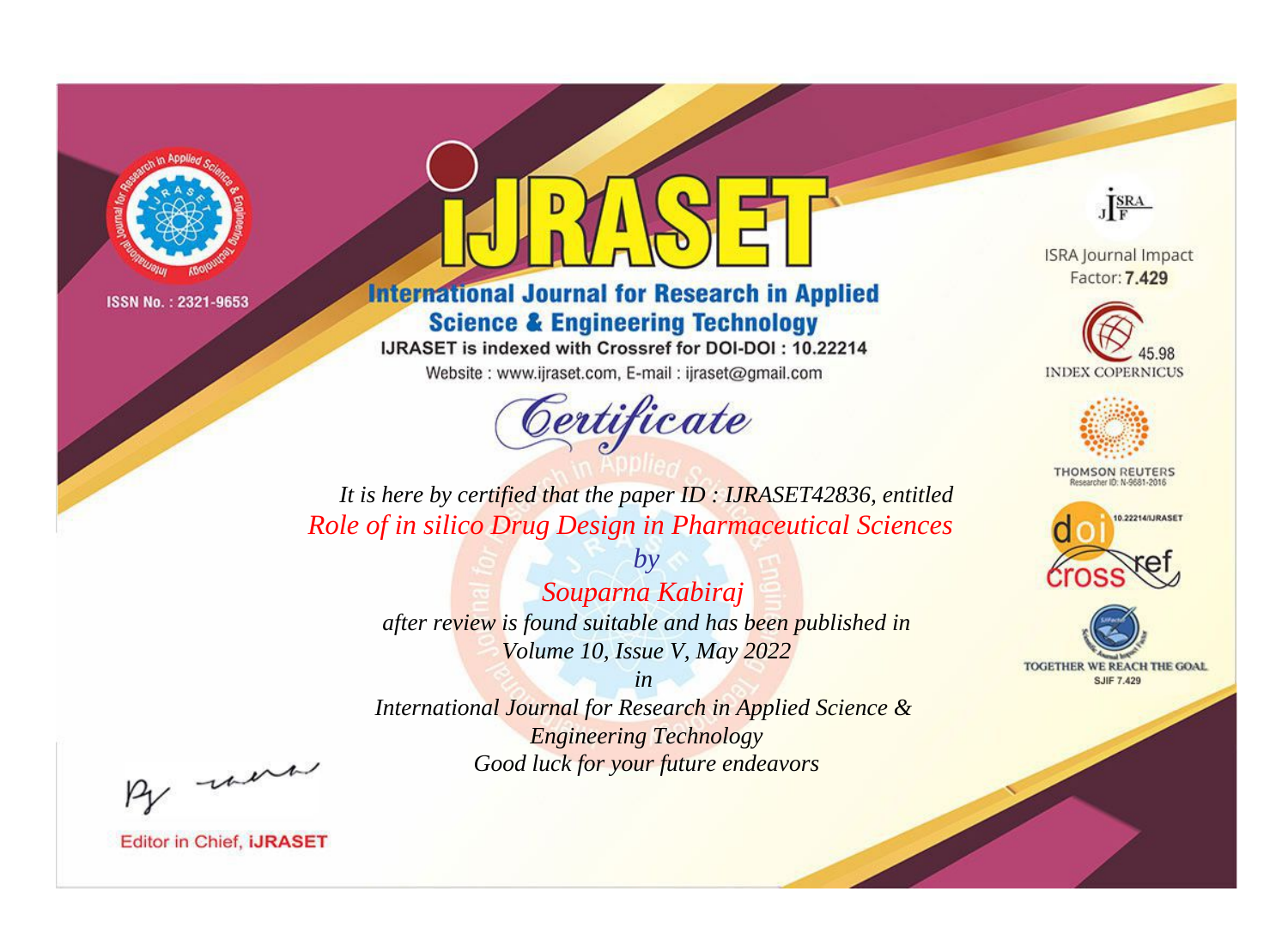

# **International Journal for Research in Applied Science & Engineering Technology**

IJRASET is indexed with Crossref for DOI-DOI: 10.22214

Website: www.ijraset.com, E-mail: ijraset@gmail.com



JERA

**ISRA Journal Impact** Factor: 7.429





**THOMSON REUTERS** 



TOGETHER WE REACH THE GOAL **SJIF 7.429** 

*It is here by certified that the paper ID : IJRASET42836, entitled Role of in silico Drug Design in Pharmaceutical Sciences*

> *by Umme Habiba after review is found suitable and has been published in Volume 10, Issue V, May 2022*

> > *in*

*International Journal for Research in Applied Science & Engineering Technology Good luck for your future endeavors*

By morn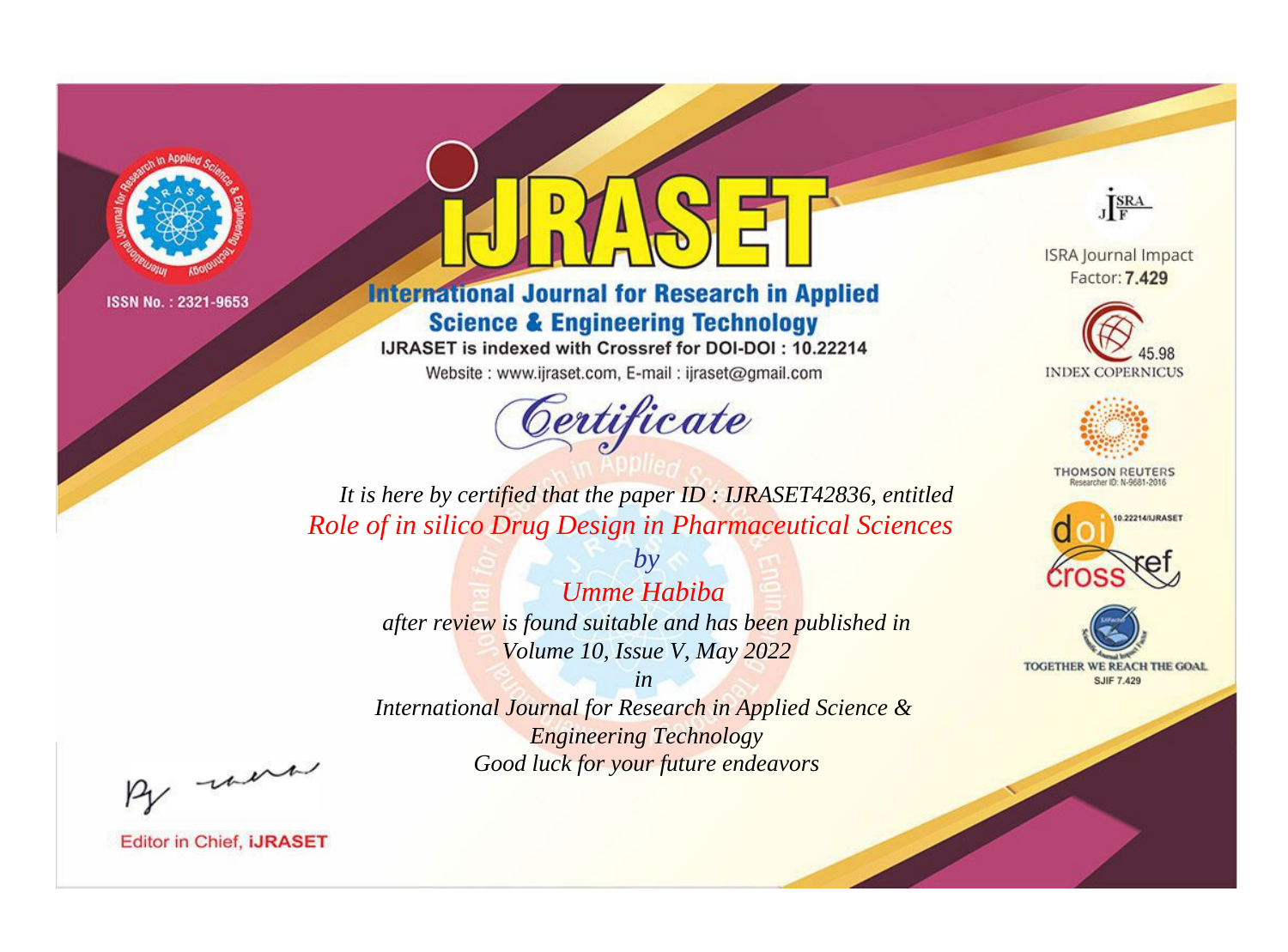

# **International Journal for Research in Applied Science & Engineering Technology**

IJRASET is indexed with Crossref for DOI-DOI: 10.22214

Website: www.ijraset.com, E-mail: ijraset@gmail.com



JERA

**ISRA Journal Impact** Factor: 7.429





**THOMSON REUTERS** 



TOGETHER WE REACH THE GOAL **SJIF 7.429** 

*It is here by certified that the paper ID : IJRASET42836, entitled Role of in silico Drug Design in Pharmaceutical Sciences*

> *by Rohan Pal after review is found suitable and has been published in Volume 10, Issue V, May 2022*

> > *in*

*International Journal for Research in Applied Science & Engineering Technology Good luck for your future endeavors*

By morn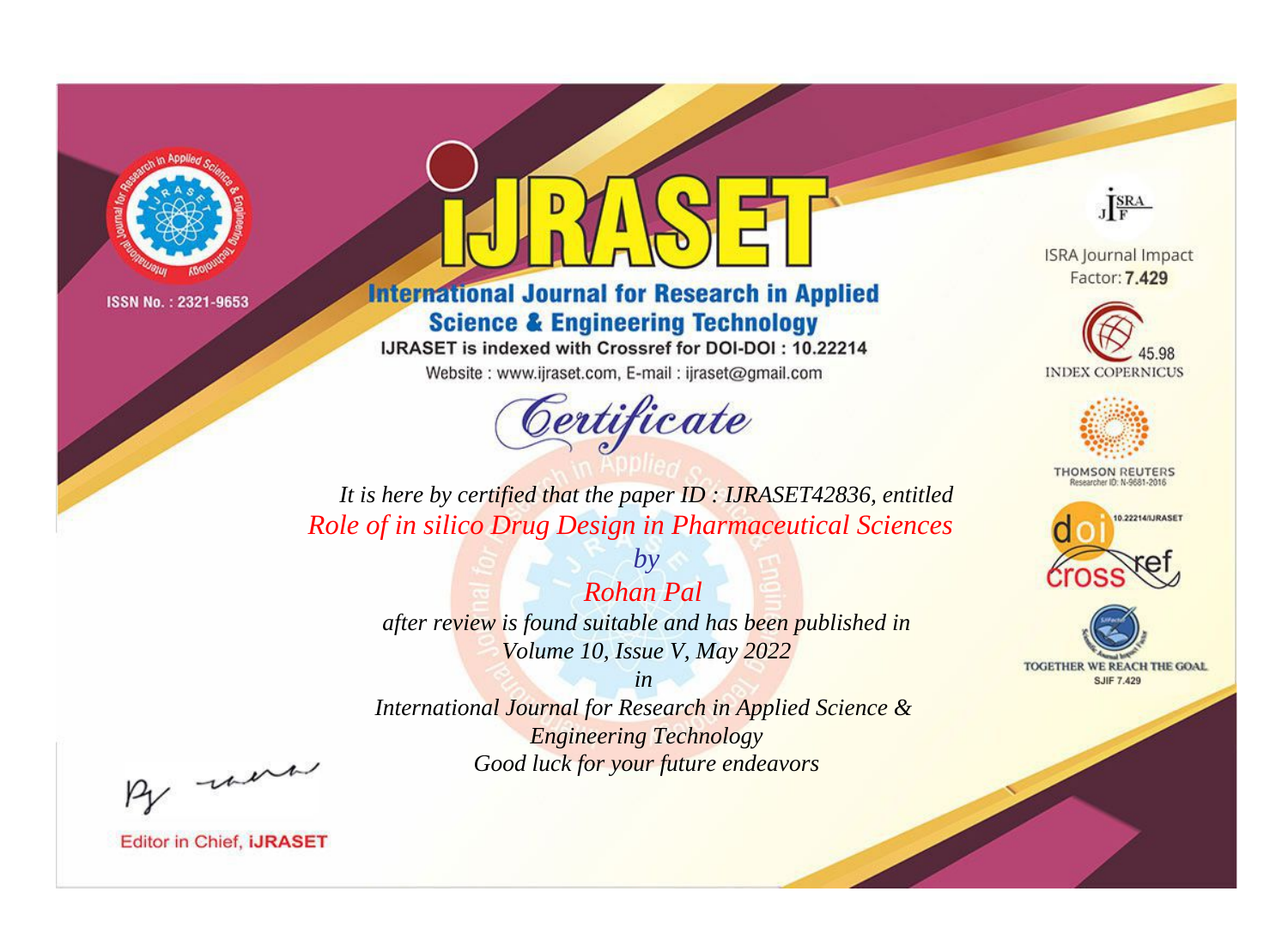

# **International Journal for Research in Applied Science & Engineering Technology**

IJRASET is indexed with Crossref for DOI-DOI: 10.22214

Website: www.ijraset.com, E-mail: ijraset@gmail.com



JERA

**ISRA Journal Impact** Factor: 7.429





**THOMSON REUTERS** 



TOGETHER WE REACH THE GOAL **SJIF 7.429** 

*It is here by certified that the paper ID : IJRASET42836, entitled Role of in silico Drug Design in Pharmaceutical Sciences*

> *by Somenath Bhattacharya after review is found suitable and has been published in Volume 10, Issue V, May 2022*

> > *in*

*International Journal for Research in Applied Science & Engineering Technology Good luck for your future endeavors*

By morn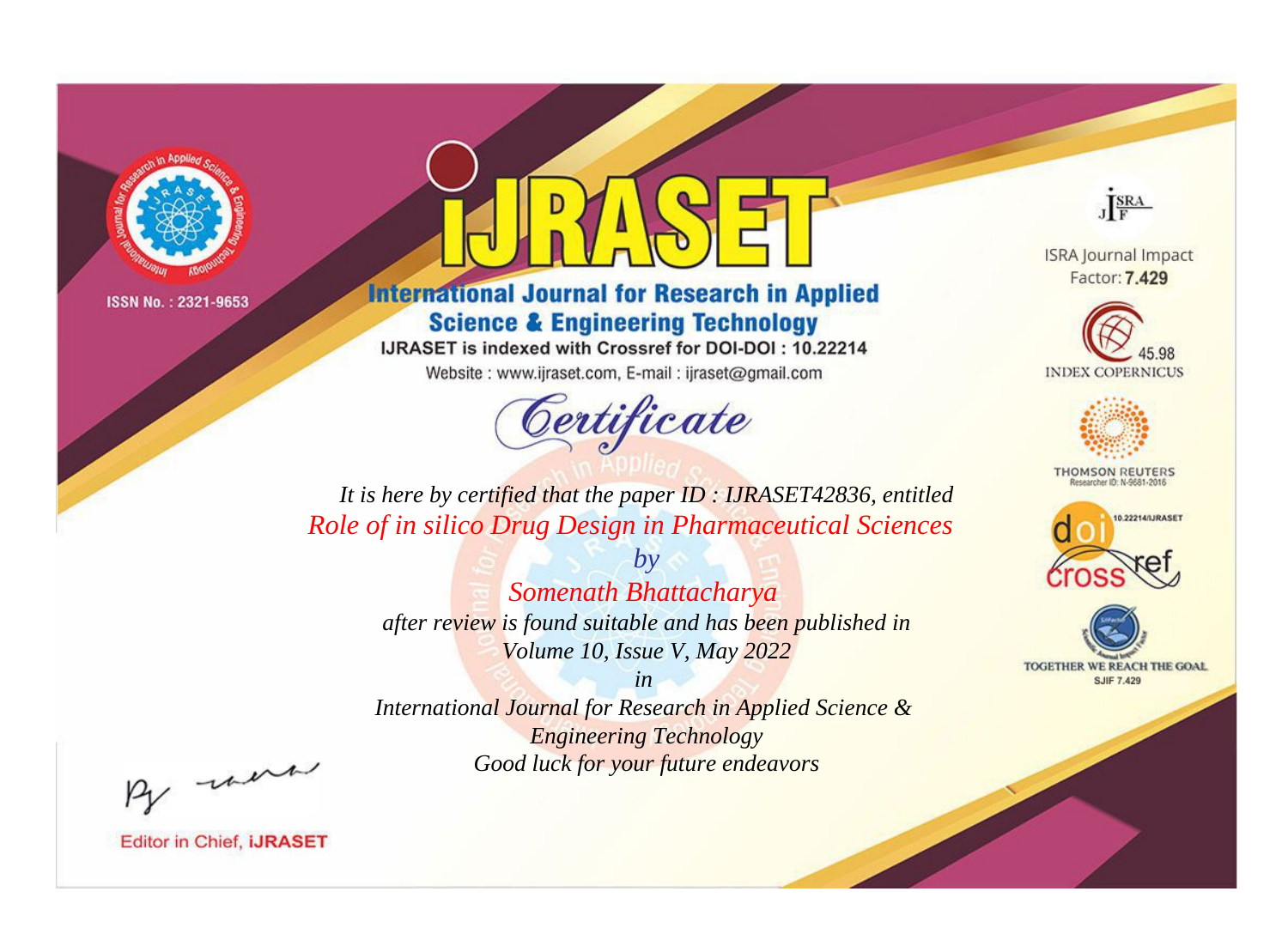

# **International Journal for Research in Applied Science & Engineering Technology**

IJRASET is indexed with Crossref for DOI-DOI: 10.22214

Website: www.ijraset.com, E-mail: ijraset@gmail.com



JERA

**ISRA Journal Impact** Factor: 7.429





**THOMSON REUTERS** 



TOGETHER WE REACH THE GOAL **SJIF 7.429** 

*It is here by certified that the paper ID : IJRASET42836, entitled Role of in silico Drug Design in Pharmaceutical Sciences*

> *by Soumallya Chakraborty after review is found suitable and has been published in Volume 10, Issue V, May 2022*

> > *in*

*International Journal for Research in Applied Science & Engineering Technology Good luck for your future endeavors*

By morn